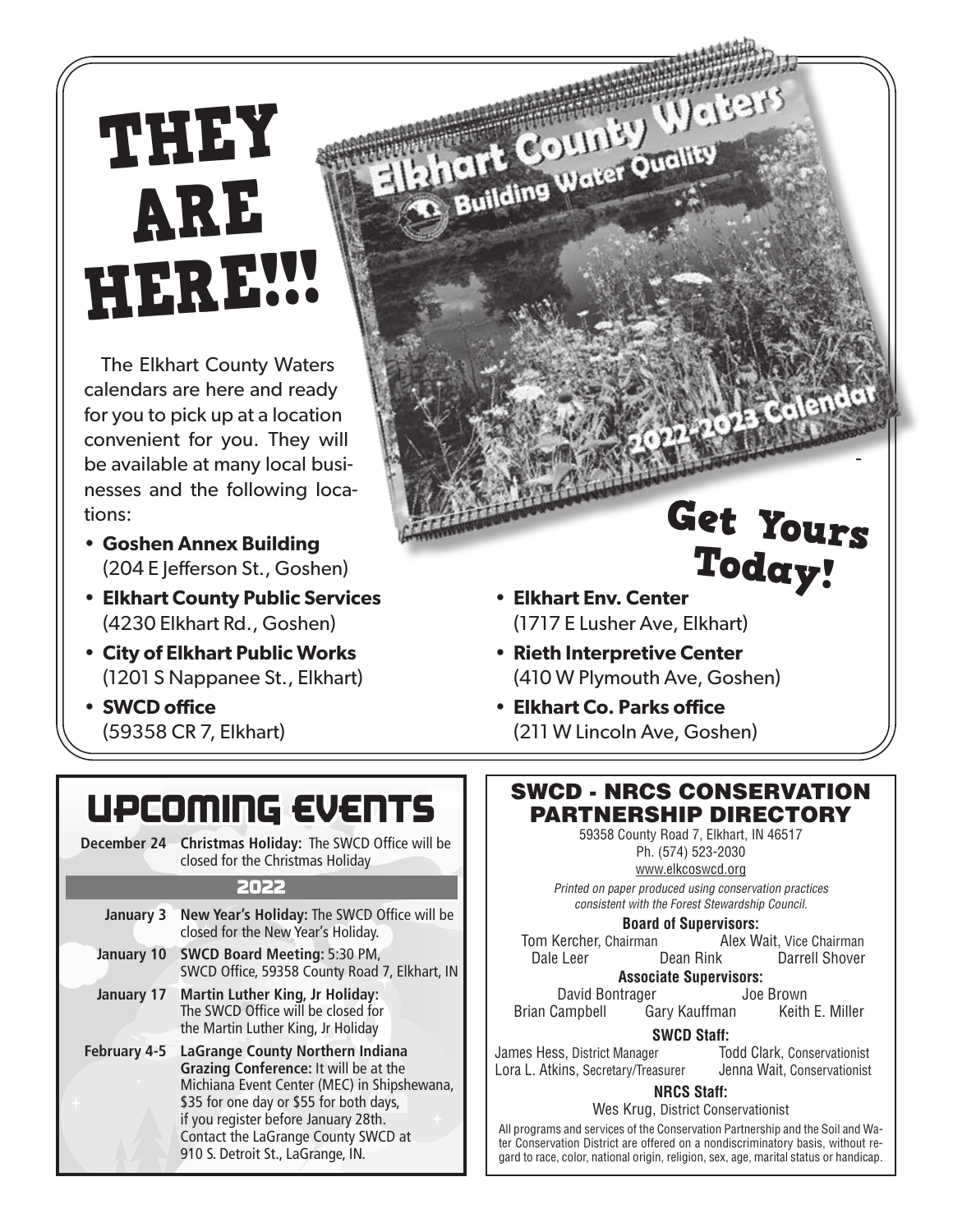

# **Grass Roots for Conservation**

Vol. 46 No. 12 December 2021 www.elkcoswcd.org

Day at

a Time

### **Elkhart County Soil & Water Conservation District**

**59358 County Road 7, Elkhart, IN 46517 ~ Phone: (574) 523-2030 – jhess@elkhartcounty.com**

Building

Water Quality month I mentioned the 2022-2023 Stormwater Calendars were coming out and guess what they are here, and we have locations listed on where you can pick them up. Watch (Quality)

The Countywide Stormwater calendars began in 2008 and you have been requesting them ever since. 15 years of information about Elkhart County and the importance of conservation practices. One of the neat things about our office is we can do just that. Get the information out into the community and help educate about different resources that happen right here in our area. Many of the structures, waterways, filter strips, and practices are right here in Elkhart County or in the St. Joe River basin. As you drive down our roads, walk the sidewalks, play in the parks, and fish in our streams, you might see these important stewardship efforts. Sometimes we are caught up in the negative and only see what is wrong, that is ok because it reminds us there is still work to be done. Just remember, conservation is never done and it needs to continue and evolve in time. These Calendars help remind us that the practices we put in now help us and more importantly help our future generations.

I want to thank all the partners that helped put this calendar together. It takes all of you in our Stormwater partnership to get this accomplished. Let me tell you, you do not want me deciding the design and layout of the calendar, because I would rearrange the days of the months. I have always thought we could get by with 2 weeks in November, a week in December and just combine January and February into a couple days. They might even have a Case tractor or a broke down Skid loader as pictures. As you can see, there is a reason I am not in charge of pictures, dates, and times.

So pick up a calendar and enjoy looking at the different conservation practices and pictures that many local photographers took for us. I hope you will all be reminded of how much we have to be thankful for in our community. We can all be good stewards of this land, it is our choice. As you move through the Stormwater Calendar day by day, think of how you can do your part in building water quality no matter where you live.

**From all of us here at the Elkhart County SWCD, Merry Christmas and Happy New Year!**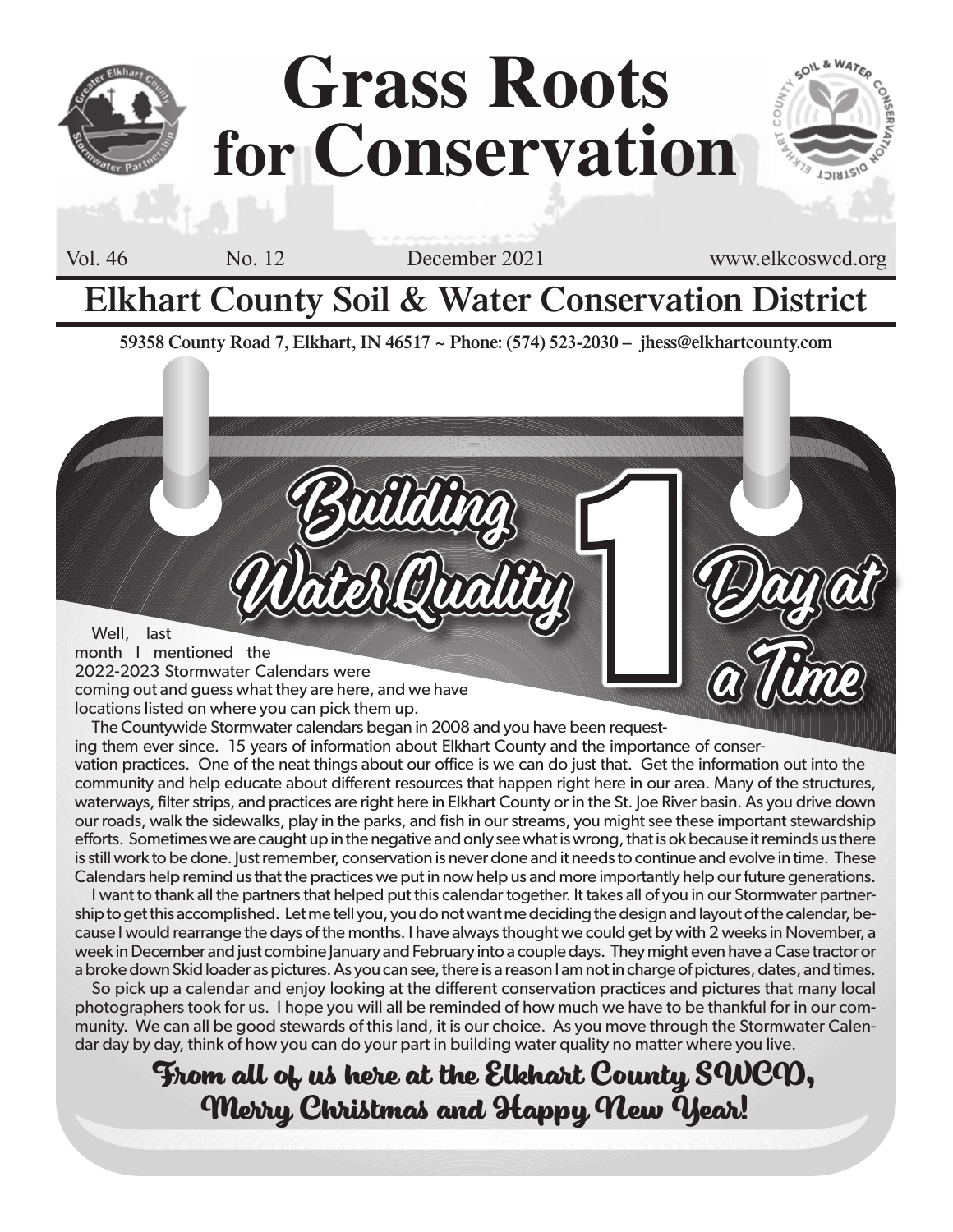# $\bigcup_{i=1}^n \left[\frac{1}{2} + \frac{1}{2} + \frac{1}{2}\right]$

### A monthly Blog discussing the Best Management Practices (BMP's) that must be used to aid in erosion and sediment control.

Welcome back to another edition of Blogging BMP's. It is my hope that everyone was able to spend the Thanksgiving holiday with family and friends this year and can only speculate that what many were thankful for this year was just that, being with family and friends. I have appreciated my new perspective on how important it is to hold on to those moments as they are not guaranteed, rather a gift when we are able to get together with one another.

As we transition into the new year, I want to take this positive momentum that we have on getting together and start providing some opportunities to learn about stormwater, water quality and the critical role that landowners, contractors, and developers play in our watershed. In the coming months, the SWCD will be looking to provide learning opportunities for anyone interested in improving water quality through management of construction sites, farming operations, and just plain old home ownership. These experiences will be highly interactive, engaging, and informative so all who attend can get as much as they want or as little as they want from them. The main topics covered will be as follows.

- 1. Why doesn't anyone know that the #1 pollutant in our waterways is SEDIMENT?
- 2. How do I efficiently and effectively monitor sediment in my neighborhood, at my place of business, or on my Farm?
- 3. What is a StormWater Pollution Prevention Plan and when am I required to create one?
- 4. IDEM is introducing a new stormwater general permit, how will that affect me?

These are not the only topics that we look to cover, but will be a good lift off point for assisting farmers, contractors, engineers, educators, and landowners be better stewards of the land.

We will keep you posted on dates, times and topics as the events are scheduled. Keep your eyes on this publication, the SWCD Facebook page, and our website www.elkcoswcd.org for more information. I look forward to seeing you all in the near future and wish everyone a Merry Christmas and Happy New Year!